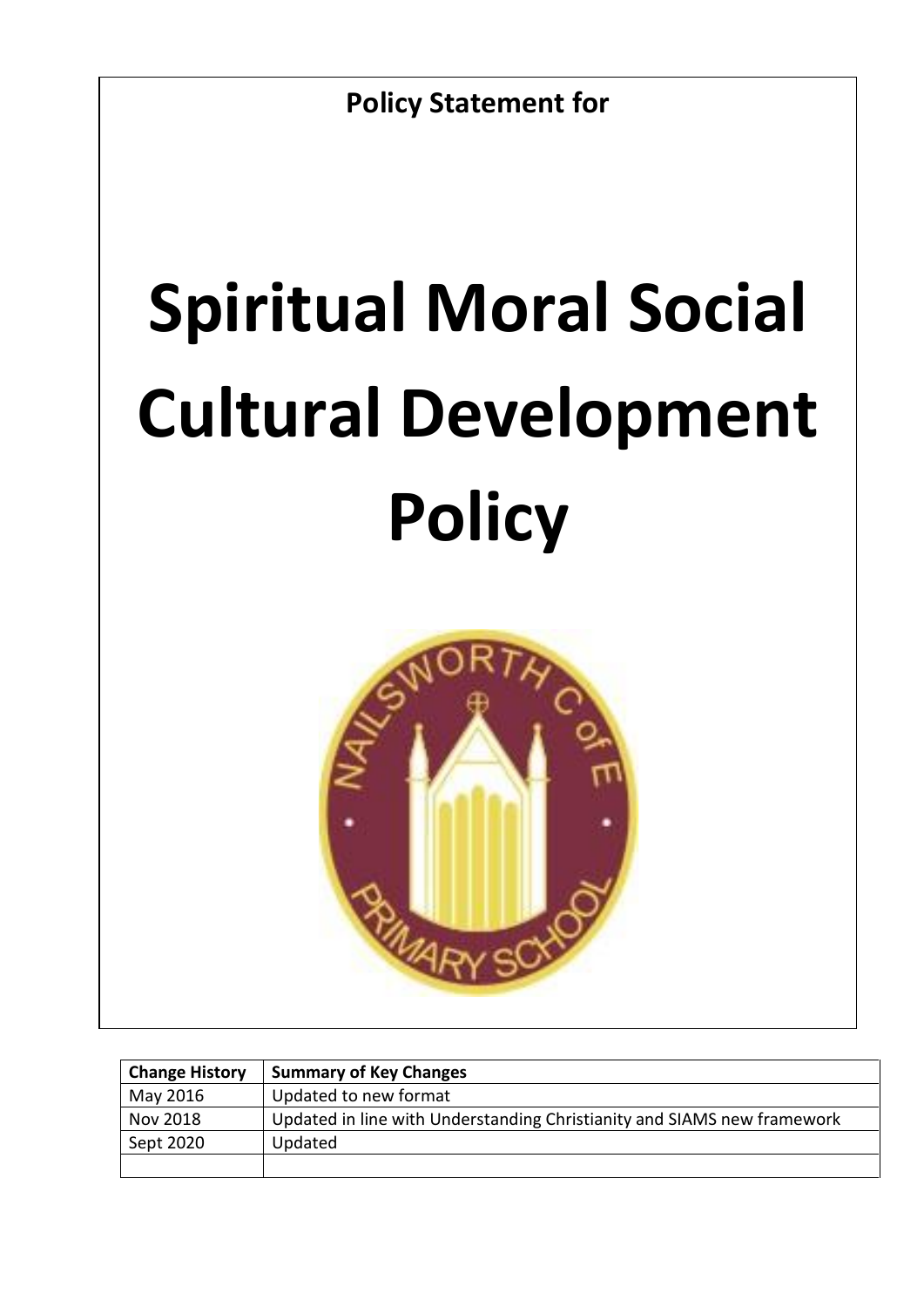# **At Nailsworth C of E Primary School our Spiritual Moral Social Cultural Development policy is informed by our school Biblical verse:**

*John 10:10 I have come that you might have life: life in all its fullness.*

*There are 4 different elements to our vision of Spiritual Moral Social Cultural education:*

*Wisdom*

*Hope*

#### *Community*

*Dignity*

*We believe passionately in "educating the whole person" by giving our pupils access to a curriculum which is broad, balance and rich.*

# **SPIRITUAL DEVELOPMENT IN A CHURCH OF ENGLAND SCHOOL**

## **Nailsworth C of E Primary School's Christian perspective on spiritual development**

At **Nailsworth C of E Primary School** children's spirituality is encouraged to develop and flourish through

- trust in a God who loves them.
- trust that school is a safe place where their doubts, fears and questions will be listened to.
- Courage to face life's challenges
- Courage to embrace life in all its fullness.

In Collective Worship, children are given the opportunity to praise God for the wonders of the world, to give thanks and to learn about and celebrate the shared Christian values which unite them as a school family. We use gospel stories and other Biblical teaching as the root of the Christian values in the life of **Nailsworth C of E Primary School**,

We offer the opportunity for spiritual development in all pupils and adults and we therefore support spiritual growth in a variety of ways. Spiritual capacities such as imagination, empathy, and insight are modelled in different ways by staff and also encouraged and celebrated in children. We actively build in to our curriculum time for prayer, worship, reflection and stillness. Initiatives in school this year have focussed on reflection.

| Owner:                  | Standards | Delegated To                    | EG        |
|-------------------------|-----------|---------------------------------|-----------|
| <b>Review Frequency</b> | 2 years   | Updated                         | Sept 2020 |
|                         |           | Date ratified by Governing Body | Oct 2020  |
| Version                 | 2.0       | <b>Next Review</b>              | Sep 2022  |
| <b>Review Author</b>    | EG        | Published on Website            | Yes       |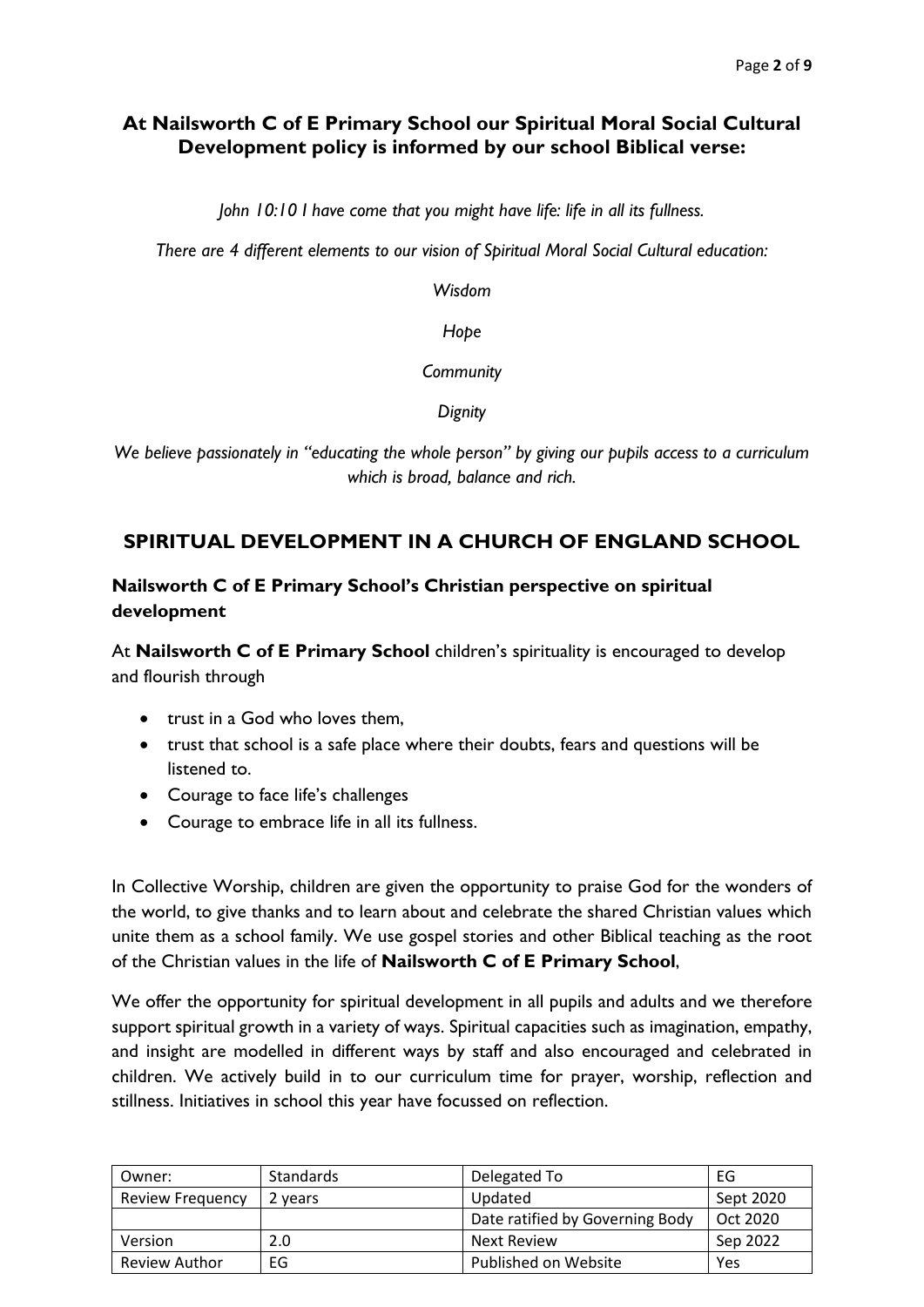Pupils' spiritual development is shown by their:

- ability to be reflective about their own beliefs, religious or otherwise, that inform their perspective on life and their interest in and respect for different people's faiths, feelings and values
- sense of enjoyment and fascination in learning about themselves, others and the world around them
- use of imagination and creativity in their learning
- willingness to reflect on their experiences inside and outside school.

#### **Aims**

In order to foster spiritual development, Nailsworth C of E Primary School aims to provide children with opportunities to:

- develop an appreciation of their uniqueness and value as a child made in the image of God;
- develop an understanding of the distinctive ethos of this church school as well as the context, language and symbolism of the Christian faith;
- develop knowledge and understanding of the school's core Christian values and the Biblical teaching that underpins them;
- develop an appreciation of what it means to be a part of a community (eg using their gifts and abilities in the service of others);
- develop the skills and language required to enable them to reflect upon the big questions and mysteries of life;
- develop an awareness that experiences of disappointment, failure and loss may be occasions for spiritual growth;
- understand the value of difference and diversity through involvement with others.

#### **Teaching and Learning**

Through teaching and learning, the school pursues these aims by ensuring:

- the curriculum and all areas of our community life is rooted in Christian values
- opportunities for spiritual development are planned into the curriculum and encouraged in all areas of school life;
- Collective Worship celebrates the love of God for every individual and provides opportunities for children to respond to this;
- the school building provides appropriate spaces for silence, stillness and prayer. Each class has a reflection area containing interactive Prayer stations. School corridor displays contain Bible quotes to stimulate thinking: key areas have Bible story posters that link to the values.
- There is a central reflection area, where children are encouraged to consider some of the "big" questions in "Understanding Christianity".
- Children's spiritual capacities such as imagination, empathy and insight are fostered through the creative arts and interactive multi-sensory teaching strategies;
- Children's moral development will be linked to spiritual development through Windows, Mirrors and Doors;

| Owner:                  | Standards | Delegated To                    | EG        |
|-------------------------|-----------|---------------------------------|-----------|
| <b>Review Frequency</b> | 2 years   | Updated                         | Sept 2020 |
|                         |           | Date ratified by Governing Body | Oct 2020  |
| Version                 | 2.0       | <b>Next Review</b>              | Sep 2022  |
| <b>Review Author</b>    | EG        | Published on Website            | Yes       |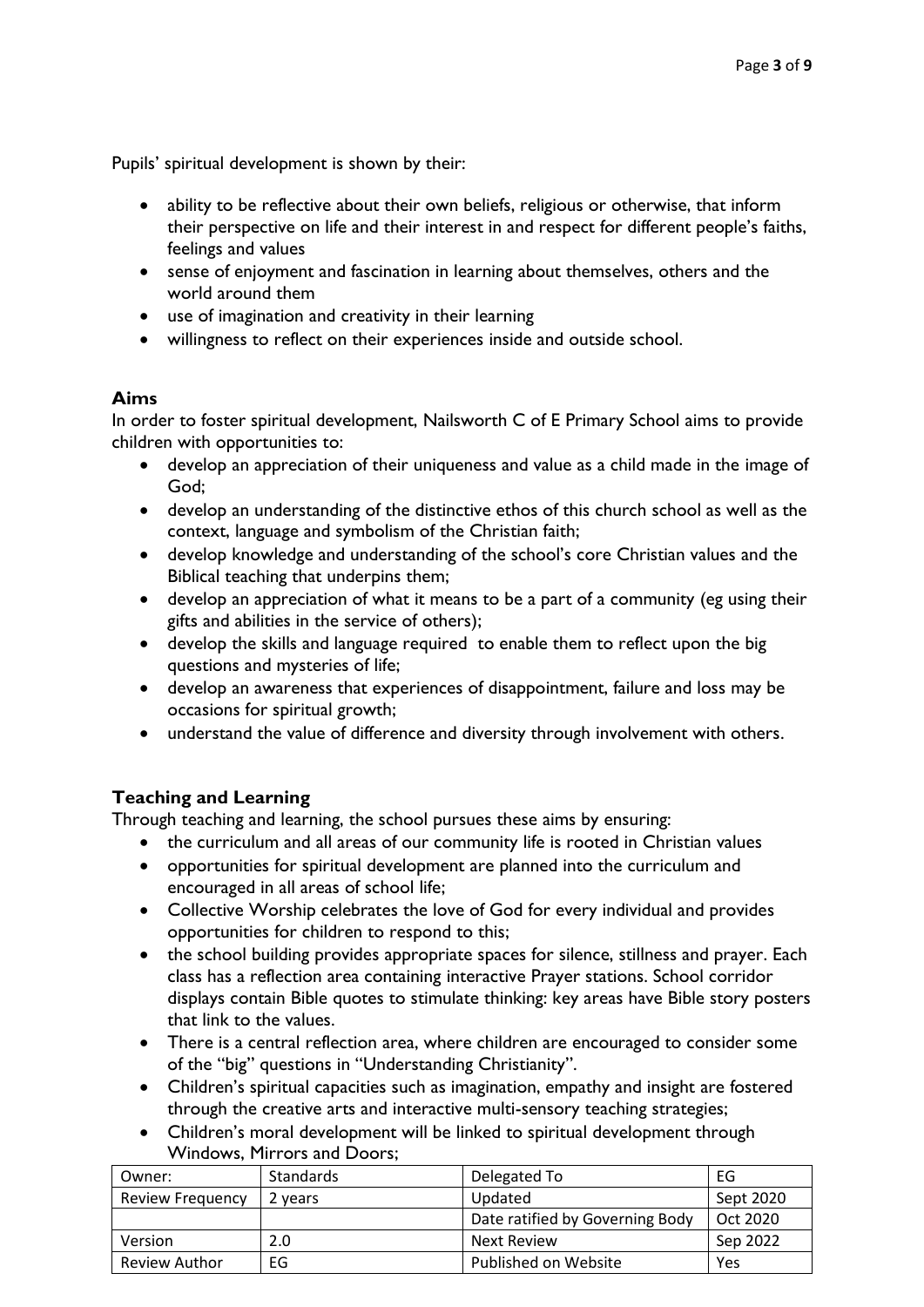- The Religious Education curriculum delivers knowledge and understanding about a range of faith perspectives relating to spirituality;
- Children are given many opportunities to explore the wonder of the natural world and to develop an understanding of the Christian belief that creation is a gift from God to be enjoyed, cherished and protected.

# **MORAL DEVELOPMENT IN A CHURCH OF ENGLAND SCHOOL**

*Love must be sincere. Hate what is evil; cling to what is good.*

*Be devoted to one another in love.*

*Honour one another above yourselves.* Romans 12:9-10

*And what does the Lord require of you?* 

*To act justly, to love mercy and to walk humbly with your God*. [Micah 6:8](http://www.biblegateway.com/passage/?search=micah+6:8&version=niv)

#### **A Christian perspective on moral development**

For children at Nailsworth C of E Primary School, morality is not just about good behaviour, it is about shared values rooted the Christian beliefs of dignity and respect. Forgiveness is a central value in moral development. It forms a key part of our Behaviour policy.

However, forgiveness does not mean accepting the wrong-doing or ignoring the consequences. Justice (a value focused on in Spring 1) is a fundamental value. The need for restorative justice or making amends is also important. Honesty and truthfulness are key values that underpin our policies and practice.

Pupils' moral development is shown by their:

- ability to recognise the difference between right and wrong readily apply this understanding in their own lives and, in doing so, respect the civil and criminal law of England;
- understanding the consequences of their behaviour and actions;
- interest in investigating and offering reasoned views about moral and ethical issues, and being able to understand appreciate the viewpoints of others on these issues.

#### **Aims**

To foster moral development, Nailsworth C of E Primary School aims to provide children with opportunities to:

• recognise the difference between right and wrong and understand how Christian values inform a particular perspective on moral choices;

| Owner:                  | <b>Standards</b> | Delegated To                    | EG        |
|-------------------------|------------------|---------------------------------|-----------|
| <b>Review Frequency</b> | 2 years          | Updated                         | Sept 2020 |
|                         |                  | Date ratified by Governing Body | Oct 2020  |
| Version                 | 2.0              | Next Review                     | Sep 2022  |
| <b>Review Author</b>    | EG               | Published on Website            | Yes       |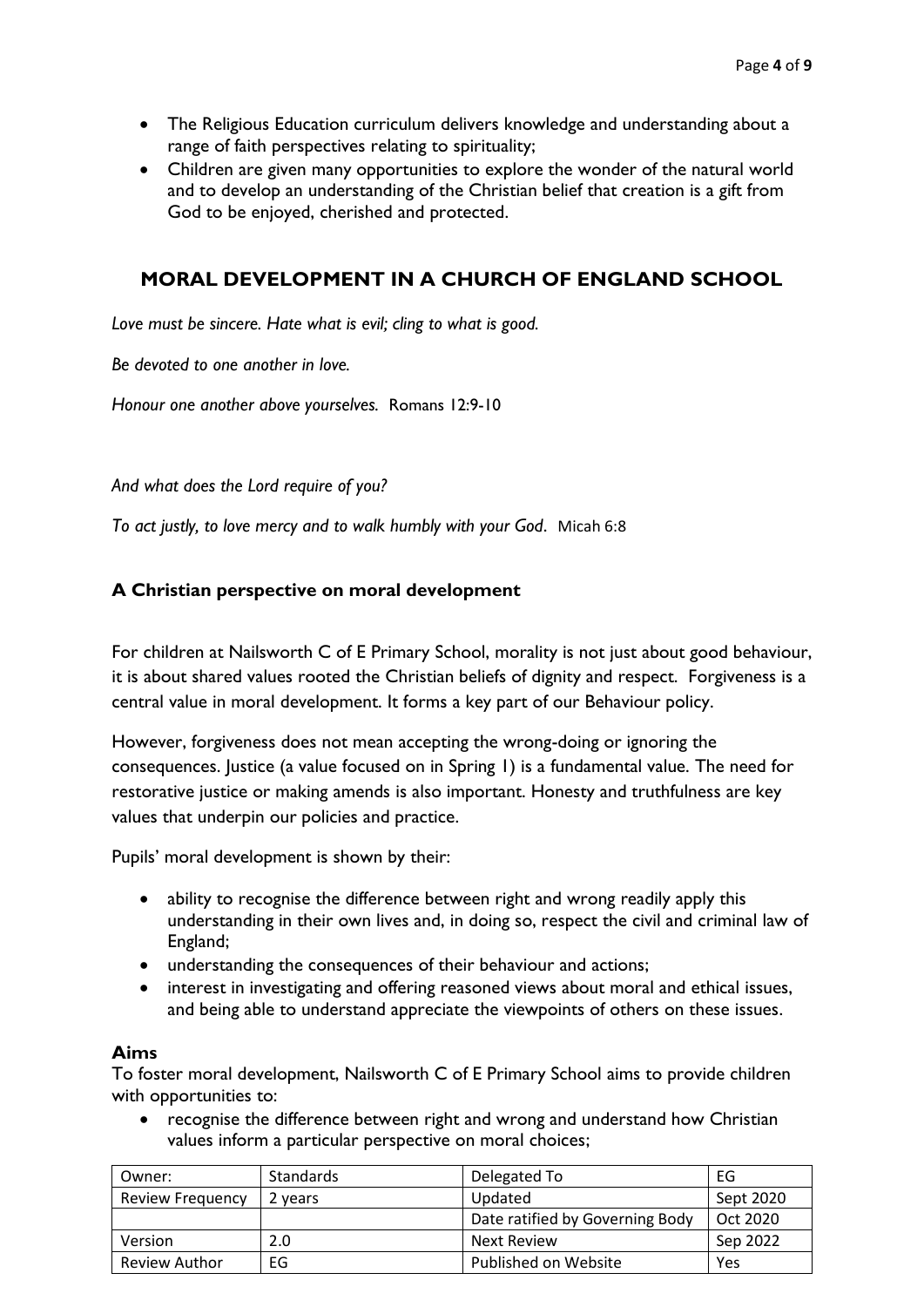- understand how our moral choices can affect the lives of others:
- be able to work together to agree codes of behaviour that are appropriate for our school community;
- understand the centrality of forgiveness and reconciliation in the life and culture of our school;
- begin to engage with big questions concerning morality and ethical issues in the wider community and in the world, and to realise that each of us has a responsibility to work for justice.

#### **Teaching and Learning**

Through teaching and learning, Nailsworth C of E Primary School pursues these aims by ensuring that:

- the curriculum and all areas of our community life are explicitly rooted in Christian values, such as justice, service, perseverance, courage and truthfulness, as documented in all school policies;
- opportunities for moral development will be pro-actively planned into the curriculum and actively encouraged in all areas of school life;
- our Christian values are shared and lived out by members of our school community through our website and school documentation as well as through colourful images; posters, classroom displays and exhibitions around the school building;
- Collective worship celebrates Christian values lived out in the life of the school, local, and wider community with Values Doves and 'Star of the Week' Awards.
- Our behaviour policy makes clear that every child is treated fairly and is always offered the opportunity for a fresh start;
- Parents and carers are made aware, through our website and other documentation, of our school's expectations regarding behaviour, as well as the rewards and sanctions that we operate;
- Children gain skills in conflict resolution through problem solving strategies;
- Children are made aware of moral and ethical issues in the national and international context
- Our School Council is fully involved, alongside teachers, senior leaders and governors in reviewing the impact of our Christian values on the behaviour, culture and ethos of our school.

# **SOCIAL DEVELOPMENT IN A CHURCH OF ENGLAND SCHOOL**

*The human body has many parts, but the many parts make up one whole body.* 

*So it is with the body of Christ.* 1 Corinthians 12:12

#### **A Christian perspective on social development**

| Owner:                  | <b>Standards</b> | Delegated To                    | EG        |
|-------------------------|------------------|---------------------------------|-----------|
| <b>Review Frequency</b> | 2 years          | Updated                         | Sept 2020 |
|                         |                  | Date ratified by Governing Body | Oct 2020  |
| Version                 | 2.0              | <b>Next Review</b>              | Sep 2022  |
| <b>Review Author</b>    | EG               | Published on Website            | Yes       |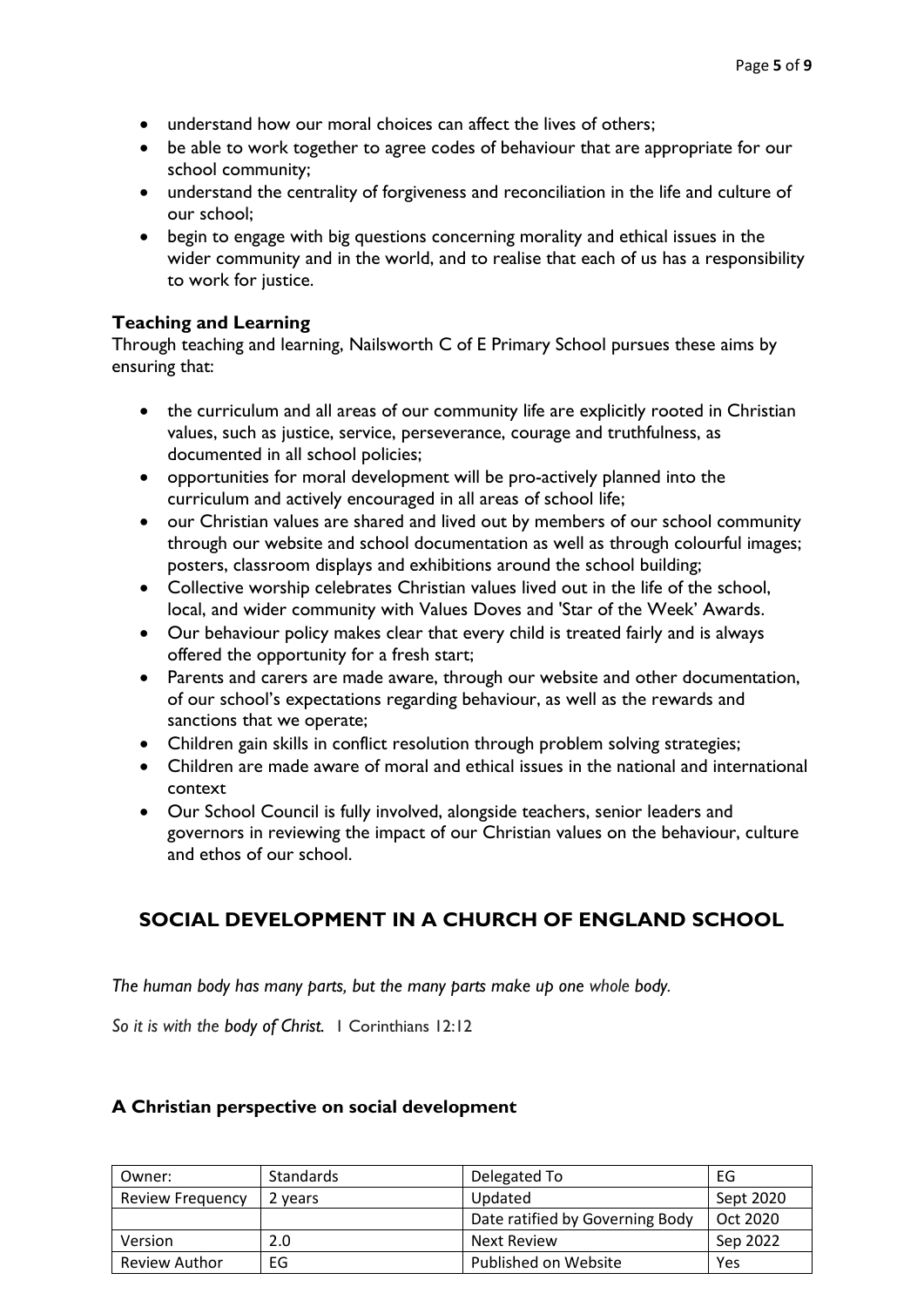For the community of Nailsworth C of E Primary School, relationships underpin life. Our school aims to be a hospitable community embodying an ethos of living well together. The Trinity (Father, Son and Holy Spirit) models a perfect community of equals, united by a bond of love.

Although some members of Nailsworth C of E Primary School may not be part of the local church community, there is an expectation that all relationships are informed by Christian values. These values are modelled by staff and governors and encouraged and celebrated in children. The Bible stories that underpin our school values are explored and creatively expressed and are now familiar and inspirational to all.

Pupils' social development is shown by their:

- use of a range of social skills in different contexts, including working and socialising with pupils from different religious, ethnic and socio-economic backgrounds
- eagerness to participate in a variety of communities and social settings, including by volunteering, cooperating well with others and being able to resolve conflicts effectively
- engagement with the fundamental British values of democracy, the rule of law, individual liberty and mutual respect and tolerance of those with different faiths and beliefs; the pupils develop and demonstrate skills and attitudes that will allow them to participate fully in and contribute positively to life in modern Britain.
- An appreciation of the natural world and God's creation as well as the ecological challenges modern life presents.

#### **Aims**

To foster social development and the centrality of relationships, Nailsworth C of E Primary School aims to provide opportunities for children to:

- build relationships founded upon the Christian values ;
- have a clear understanding of hospitality and community at our school and within the wider Christian community including local, national and worldwide;
- access pastoral support from school staff, local clergy and parish team members;
- become equipped to become responsible citizens who recognise the importance of service and working and living well within families and community;
- feel a sense of genuine pride in the school and their membership of it.

## **Teaching and Learning**

Through teaching and learning, we pursue these aims by ensuring:

- the curriculum and all areas of our community life will be explicitly rooted in Christian values, such as friendship, service, generosity and compassion, as documented in all school policies;
- opportunities for social development, hospitality and community will be explicitly planned into the curriculum and in all areas of school life;
- Collective Worship celebrates and rewards practical demonstrations of our Christian values such as, service to the community, and acts of friendship and generosity, particularly shown towards children facing difficulties or challenges through Values Doves and "Stars of the week" Awards.

| Owner:                  | <b>Standards</b> | Delegated To                    | EG        |
|-------------------------|------------------|---------------------------------|-----------|
| <b>Review Frequency</b> | 2 years          | Updated                         | Sept 2020 |
|                         |                  | Date ratified by Governing Body | Oct 2020  |
| Version                 | 2.0              | Next Review                     | Sep 2022  |
| <b>Review Author</b>    | EG               | Published on Website            | Yes       |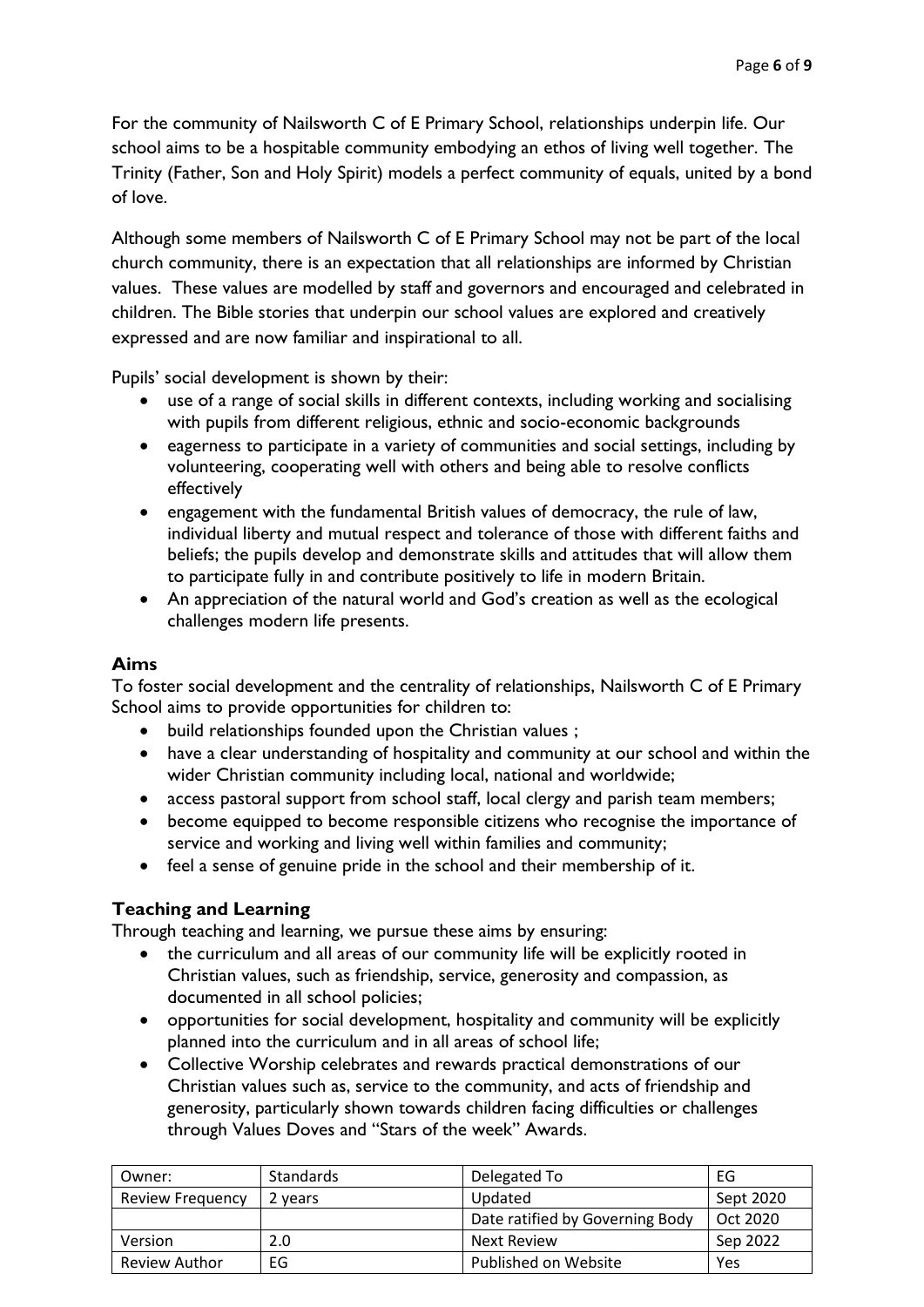- strong mutually supportive links will be maintained and developed with our local community through participation in charity events, acts of service, interaction and co-operation.
- strong, mutually supportive links are maintained and developed with the local and national churches and the worldwide Anglican communion through regular worship in St Georges church and church members supporting the school through Psalms, Mentoring, Experience Journeys, Cathedral Leavers' Service, etc.
- Nailsworth C of E Primary School community strives to be fully inclusive;
- our School Council is trained and supported to play an active part with staff and governors in monitoring and evaluating the social cohesiveness of the school community and the school within the community;
- the Senior Leadership Team prioritises support and engagement with networks such as cluster meetings, school partnerships and attending conferences run by the Diocese;
- there is active engagement with parents and carers through the 'open door policy' and active support of PTFA activities.

# **CULTURAL DEVELOPMENT IN A CHURCH OF ENGLAND SCHOOL**

*After this I looked and there before me was a great multitude that no-one could count, from every nation, tribe, people, and language, standing before the throne.* Revelation 7: 9a

The cultural development of the community at Nailsworth C of E Primary School is underpinned by the respect for the value of each person and the principle of human dignity.

Pupils' cultural development is shown by their:

- understanding and appreciation of the wide range of cultural influences that have shaped their own heritage and that of others
- understanding and appreciation of the range of different cultures within school and further afield as an essential element of preparation for life in modern Britain
- knowledge of Britain's democratic parliamentary system and its central role in shaping our history and values, and in continuing to develop Britain
- willingness to participate in and respond positively to artistic, sporting and cultural opportunities;
- interest in exploring, understanding and showing respect for cultural diversity and the extent to which they understand, accept, respect and celebrate diversity, as shown by their attitudes towards different religious, ethnic and socio-economic groups in the local, national and global communities.

#### **Aims**

To foster social development, the Nailsworth C of E Primary School aims to provide children with opportunities to:

- gain a knowledge and understanding of the values from their own culture, heritage, traditions and an appreciation of how they have evolved and developed over time
- develop knowledge, understanding and appreciation of the cultures of those with whom they interact day by day, as well as other cultures represented in the UK

| Owner:                  | <b>Standards</b> | Delegated To                    | EG        |
|-------------------------|------------------|---------------------------------|-----------|
| <b>Review Frequency</b> | 2 years          | Updated                         | Sept 2020 |
|                         |                  | Date ratified by Governing Body | Oct 2020  |
| <b>Version</b>          | 2.0              | Next Review                     | Sep 2022  |
| <b>Review Author</b>    | EG               | Published on Website            | Yes       |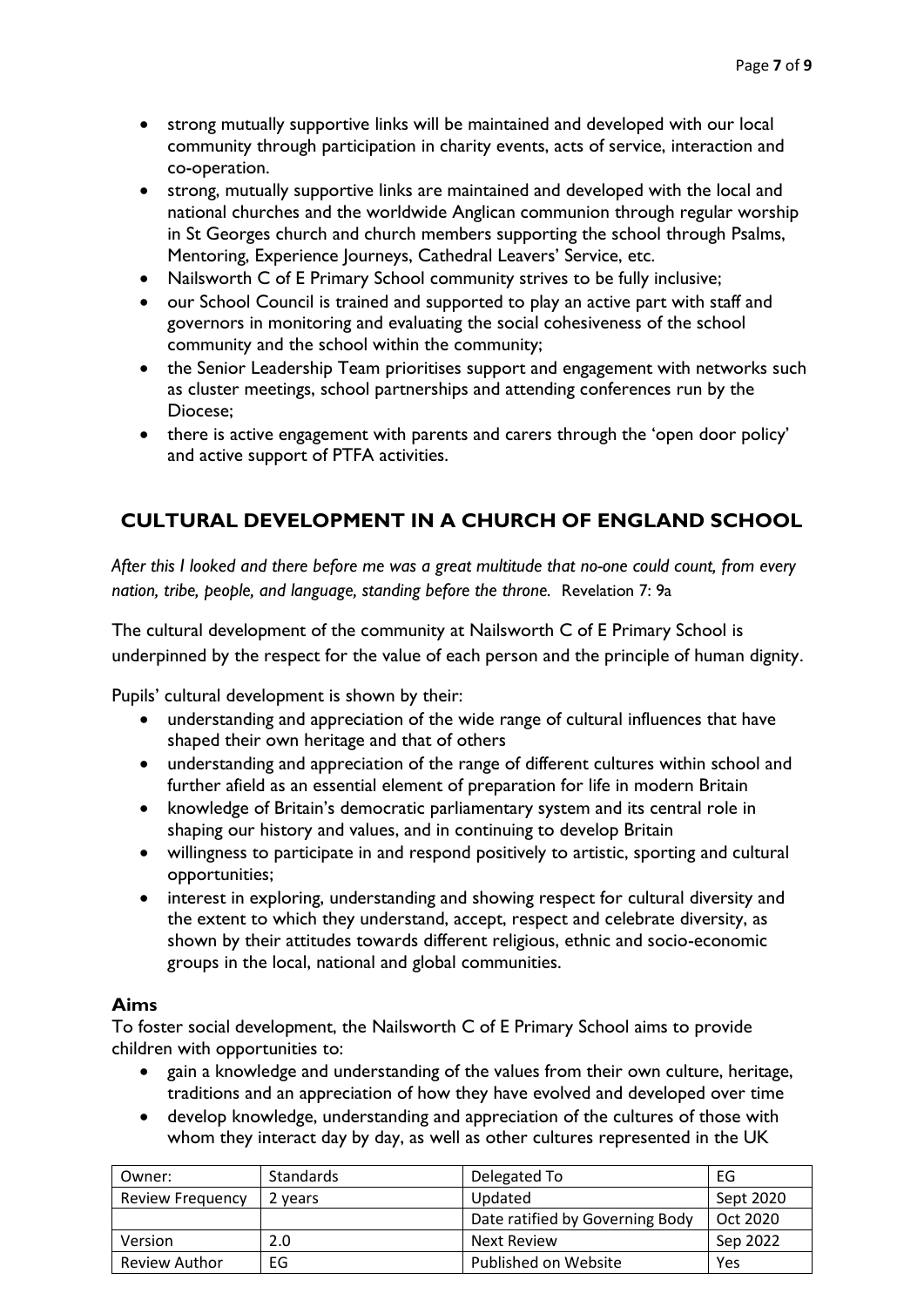- develop a deep knowledge of the local Christian heritage, particularly through "Experience Church" and visits to local churches and the Cathedral.
- develop a knowledge and understanding of the cultural diversity of Christianity through links overseas, RE, Collective Worship and events in school
- understand the relationship between religious belief and culture through a creative, challenging and interactive RE curriculum
- explore what it means to be a child made in the image of a Creator God
- understand what it means to be part of a community characterised by openness, hospitality and an eagerness to learn from one another

## **Teaching and Learning**

Through teaching and learning, we aim pursue our aims by ensuring:

- the curriculum and all areas of our community life will be explicitly rooted in Christian values, such as friendship, generosity and creativity, as documented in all school policies;
- the curriculum will be delivered using creative and imaginative teaching strategies which allow individual gifts and talents to flourish;
- a range of art forms will be used to teach children about Christian heritage and tradition, and also the heritages and traditions of other faiths;
- children are given opportunities to take part in and respond to cultural, political literary technical and artistic enterprises such as community art initiatives, as well as workshops with professional cooks chefs and sports people;
- children explore current affairs and different interpretations of events by the media;
- children explore the ways in which cultural, racial, and religious prejudice can take root and learn how to recognise this and other forms of discrimination as well as ways to counter it;
- whole school projects celebrate diversity within the local and wider community feature in our curriculum;
- links with our Diocese teach children that as a church school, we are a part of the World Wide Anglican Communion which comprises a rich cultural diversity of Christian traditions and practices.

### **MONITORING AND EVALUATION OF SPIRITUAL MORAL SOCIAL CULTURAL DEVELOPMENT IN A CHURCH OF ENGLAND SCHOOL**

Spiritual Moral Social Cultural development is the responsibility of **all** staff and governors, as it will have a fundamental impact on the quality and nature of the education offered by our school.

- The lead teacher with responsibility for evaluating the effectiveness of Spiritual Moral Social Cultural development is Liz Geller;
- The Spiritual Moral Social Cultural development lead teacher will ensure that our current policy is regularly reviewed, up to date, and a true reflection of practise in this school;
- The Spiritual Moral Social Cultural development lead teacher has responsibility for ensuring that all staff, parents and governors understand how the school

| Owner:                  | <b>Standards</b> | Delegated To                    | EG        |
|-------------------------|------------------|---------------------------------|-----------|
| <b>Review Frequency</b> | 2 years          | Updated                         | Sept 2020 |
|                         |                  | Date ratified by Governing Body | Oct 2020  |
| Version                 | 2.0              | <b>Next Review</b>              | Sep 2022  |
| <b>Review Author</b>    | EG               | Published on Website            | Yes       |